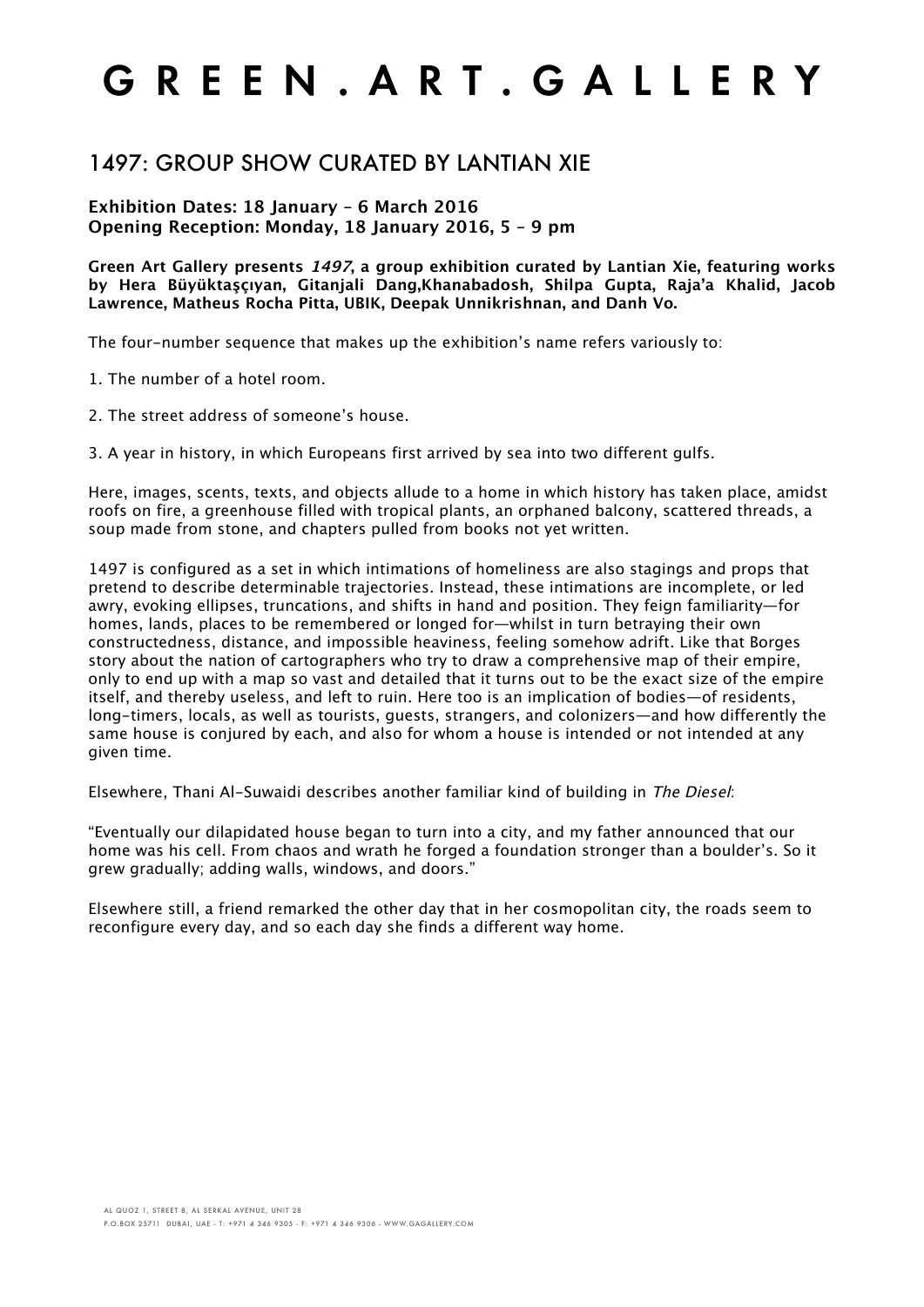# GREEN, ART, GALLERY

**Hera Büyüktaşçıyan** (b. 1984, Turkey) locates the figure of the other between the twinned spectres of absence and invisibility in order to weave connections between identity, memory, space and time. She works as a storyteller, integrating metaphors from her Greek-Armenian roots, Turkish myths, historic and iconographic elements to open up new narrative scopes. Water is a recurring theme in her practice, referring to what the artist understands as the fluid, aquatic nature of memory. Her most recent works enquire into the meaning of 'absence' within collective memory. There is a focus on urban transformation and the disappearance, invisibility and sense of isolation it causes.

Selected exhibitions include: *Istanbul: Passion, Joy, Fury*, MAXXI, Italy (2015); *GRANDCHILDREN*, New geographies of belonging, DEPO, Istanbul (2015); A Century of Centuries, SALT ULUS, Turkey (2015); SALTWATER, Istanbul Biennial, Istanbul (2015); Armenian Pavillion, 56th Venice Biennale, Venice (2015); Fishbone, State of Concept, Athens (2015); The Jerusalem Show, Jerusalem (2014); The Land Across the Blind, Galeri Mana, Istanbul (2014); In Situ, PiST///, Istanbul (2013); Envy, Enmity, Embarrassment, ARTER, Istanbul (2013); Blur, Weltraum, Munich (2012); Reflecting on Reflection, Galeri Mana, Istanbul (2012); Looking for Somewhere to Land, Stockholm (2012); The Afternoon Odyssey, SALT, Istanbul (2012); Worthy Hearts, Yerevan (2011).

**Gitanjali Dang, Khanabadosh** (b. India) is a Bombay-based curator, writer and researcher. She is interested in creating intimacy between all manners of context—including ideas, histories, philosophies, geographies and disciplines. Gitanjali hopes to make visible underlying hybridity and question notions of identity construction. She is curator of Khanabadosh, an itinerant arts lab she founded in Bombay in 2012.

Her recent projects with Khanabadosh include 'Kairos' (2013) Shedhalle, Zurich and 'Love in the Time of Choleric Capitalism' (2014), What About Art?, Bombay, which in 2016 will travel to The School of Arts and Aesthetics Gallery, Jawaharlal Nehru University, New Delhi.

Ongoing projects include; Draft, a year-long undertaking conceived in collaboration with Institute for Contemporary Art Research (IFCAR). Engaging critical discourse and practice related to the public sphere, the project is anchored in nine metropolises and opened with a conference in Bombay in June 2015.

**Shilpa Gupta** (b.1976, India) lives and works in Mumbai, India where she has studied sculpture at the Sir J. J. School of Fine Arts from 1992 to 1997.

She has had solo shows at Contemporary Art Center in Cincinnati, Museum voor Moderne Kunst in Arnhem, Arnolfini in Bristol, Castle Blandy in France, OK Center for Contemporary Art in Linz amongst other institutions. She has had gallery solos with Gallerie Yvon Lambert in Paris, Chemould Prescott Road in Mumbai, Galleria Continua in San Gimignano, and at the public gallery, Lalit Kala Akademie hosted Vadehra Gallery, New Delhi.

Shilpa has been invited to the Younger Than Jesus Triennale at New Museum, New York; Lyon Biennale '09 curated by Hou Hanru; Gwangju Biennale '08 directed by Okwui Enwezor and curated by Ranjit Hoskote; Yokohama Triennale '08 curated by Hans Ulrich Obrist; Liverpool Biennale '06 curated by Gerardo Mosquera and biennales at Auckland, Seoul, Havana, Sydney and Shanghai.

**Raja'a Khalid** (b. 1984, Saudi Arabia) is a Dubai-based artist and writer. In her current studio practice, Raja'a Khalid is interested in looking at the social hierarchies of space, East/West dialogues (both historical and contemporary), material and consumer culture, artistic interventions into archives and more recently, the appearance and rhetoric of social systems.

She received her MFA in Fine Art from Cornell University in 2013, where she was also the recipient of the Cornell Council for the Arts grant in 2012. Recent awards and residencies include Residency, International Studio and Curatorial Program, New York (2015); Guest Residency, Rijksakademie van Beeldende Kunsten, Amsterdam (2015); FIND Artist Research Fellowship, New York University, Abu Dhabi( (2014).

AL QUOZ 1, STREET 8, AL SERKAL AVENUE, UNIT 28

P.O.BOX 25711 DUBAI, UAE - T: +971 4 346 9305 - F: +971 4 346 9306 - WWW.GAGALLERY.COM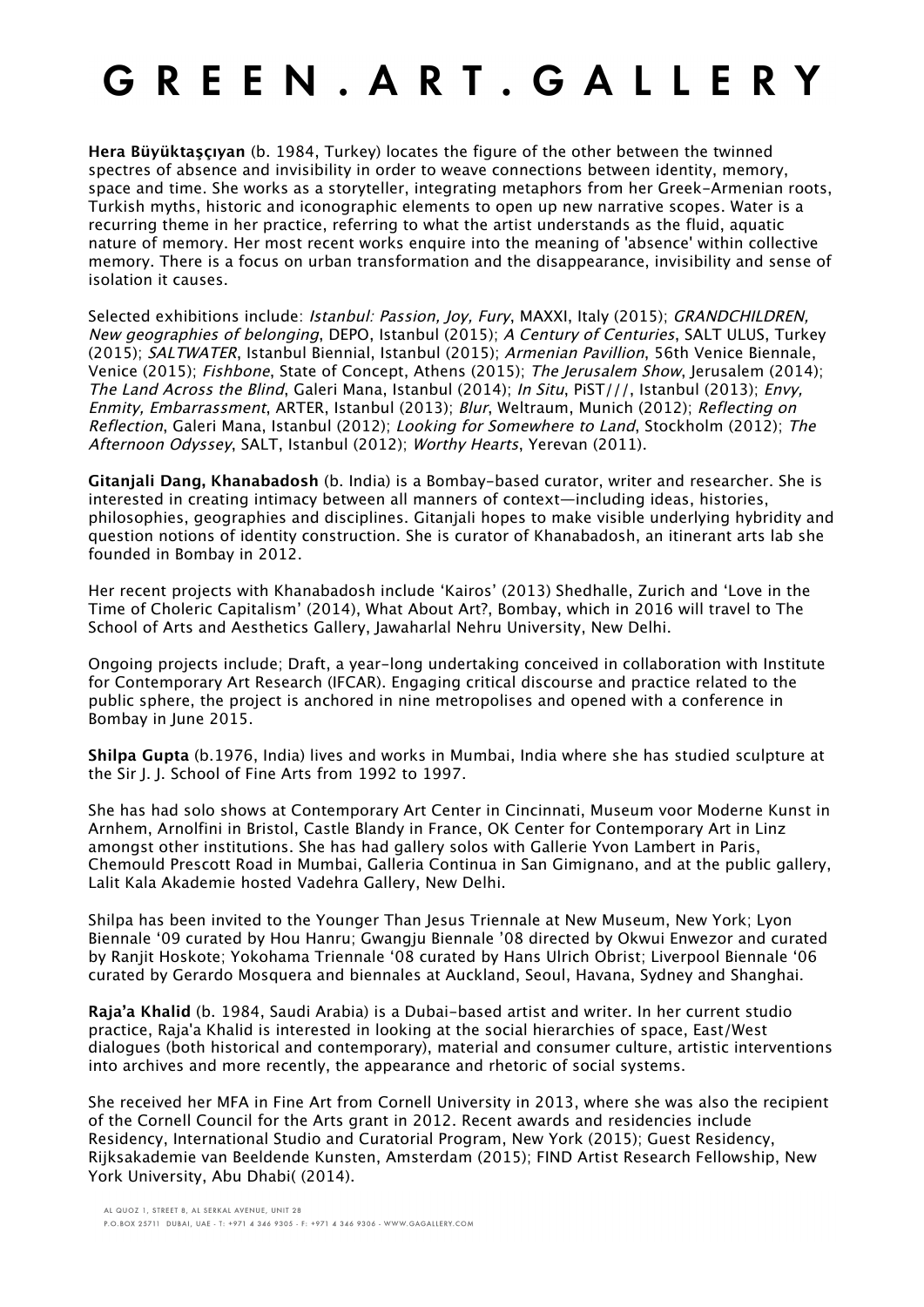### GREEN, ART, GALLERY

Recent exhibitions include In Search of Lost Time, Curated by Amal Khalad, Brunei Gallery, London (2016); Like the Deserts Miss the Real, curated by Myriam Ben Salah, Galerie Steinek, Vienna (2015); Accented, curated by Murtaza Vali, Maraya Art Centre, Sharjah (2015); Desert Golf, Sikka Art Fair, Dubai (2014).

**Jacob Lawrence** (b. 1917, USA) was one of the most important artists of the 20th century, widely renowned for his modernist depictions of everyday life as well as epic narratives of African American history and historical figures.

Born in 1917 in Atlantic City, New Jersey, Lawrence moved with his family to Harlem in 1930, where he came into contact with some of the greatest artistic and intellectual minds of his generation. In the previous decade, Harlem had experienced the remarkably creative period known as the Harlem Renaissance, and the neighborhood was still the focal point of African-American culture. Before he was twenty years old, Lawrence had developed a powerful, concise style that expressed all of the vibrancy and pathos of the neighborhood and its occupants.

Lawrence became a nationally known figure virtually overnight when his The Migration Series was shown at New York's Downtown Gallery in 1941. The twenty-four year old artist became the first African-American to be represented by a New York gallery. Fortune magazine published a lengthy article on the series that reproduced twenty-six of series' sixty panels, and the entire series was purchased jointly by the Museum of Modern Art and the Phillips Collection.

Major traveling exhibitions of Lawrence's work have been presented in museums across the country, including Jacob Lawrence: American Painter, organized by the Seattle Museum of Art; Jacob Lawrence: The Frederick Douglass and Harriet Tubman Series of 1938-40, organized by the Hampton University Museum in Virginia; and Jacob Lawrence's The Migration Series, organized jointly by the Phillips Collection in Washington, DC and the Museum of Modern Art in New York. A major retrospective exhibition Over the Line: The Art and Life of Jacob Lawrence originated in 2001 at the Phillips Collection in Washington, DC and traveled to the Whitney Museum of American Art, the Detroit Institute of Arts, the High Museum of Art in Atlanta, GA, the Museum of Fine Arts in Houston, Texas, and the Seattle Art Museum.

**Matheus Rocha Pitta** (b. 1980, Brazil) works with photography, sculpture, video and installations. Through site interventions and sculptural actions his work conveys knowledge and narratives and through the use of images and objects it creates relevant references to contemporary and past events.

Rocha Pitta is particularly concerned with the two processes of apprehension and conversion. Apprehension has a double valence - 'to take hold or confiscate' and 'to understand and perceive'. Consequently, images and objects - commodities taken from the outside world - become a means of expressing and understanding a specific reality. The process of conversion is based upon this exchange between matter and images, which becomes a phenomenological experience through his exhibitions. Rocha Pitta's exhibitions are often constructed as circuits where the viewer is able to pick up references, develop thoughts and link the different elements that constitute the exhibition as a whole.

Recent exhibitions include Museu de Arte do Rio, Brazil (2014); Fondazione Morra Greco, Naples (2013); Palais de Tokyo, Paris (2013); Krannert Art Museum, Illinois, USA (2013); Museu de Arte Moderna de São Paulo, Brazil (2011); Institute d'Arte Contemporain, Lyon, France (2011) and ARCO, Spain (2009).

**UBIK** (b. 1985, India) lives and works in New Delhi, India

UBIK's practice concerns with the deliberation of texts, images, objects and environments. His work often oscillates between various spheres of the art making process. UBIK observes the possibility of constructing a narrative wherein the aesthetics bear resemblance to situations whose occurrences are mostly rooted within societal matters that concern our contemporary existence. Recent exhibitions include Thanks for Writing, 601Artspace, New York, USA (2014); Please rewind!, Sabrina Amrani Gllery, Madrid, Spain (2014); MONOCROMATICOS, Galeria Adora Calo, Salamanca,

AL QUOZ 1, STREET 8, AL SERKAL AVENUE, UNIT 28

P.O.BOX 25711 DUBAI, UAE - T: +971 4 346 9305 - F: +971 4 346 9306 - WWW.GAGALLERY.COM